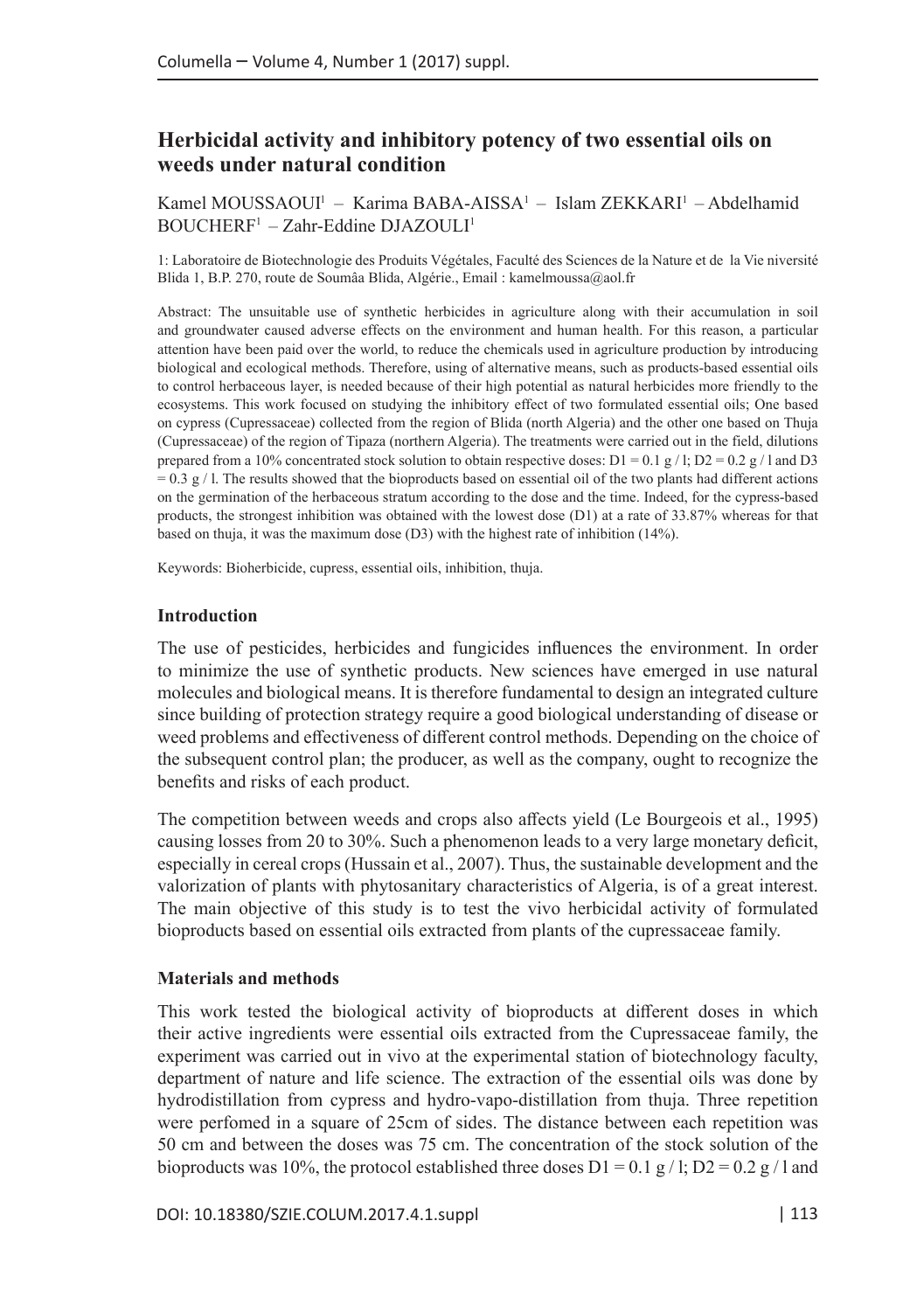$D3 = 0.3$  g / l with three replicates for each dose. The treatments are carried out at the level of the plot using a backpack sprayer with a capacity of 10 liters. The doses and the control, as well, were sprayed in 5 liters/square. This quantity of 5 liters, allowed to moisten the soil to a depth of 10 cm, a daily monitoring was made during 16 days.

### **Results and discussion**



*Figure 1: Overall germination rate of different treatments*



*Figure 2 : Comparison of Effective Doses of Inhibition*

From the results of Figure 1, it was observed an absence of the weeds under the effect of bioproducts based on various essential oils. Dose 2 of Blida cypress represented 33.87% of germination followed by dose 2 at 33.87%, then reduced to 8.06% with the dose 3 while the dose 1 and dose 2 from thuja reported 3.23% versus 14.52% for dose 3. The lowest percentage of germination was obtained in the cedar-based bioproduct since the lowest doses and the main doses have the same rate (3.23%). On the other hand; the cypress (with the highest percentage of inhibition) was obtained with a high dose. This phenomenon of allelopathy offers promising prospects for weed management. Allelopathy can be direct, through the cultivation of live plants or indirectly by the release of products during the decomposition of plants. The natural compounds presented in certain plants could be used successfully as bioherbicides (Da Mastro and al., 2006). By visualizing the overall percentage of germination. The present results marked the varabiabilty in the germination of the weeds according to the formulated bioproducts based on essential oils. All essential oils have demonstrated a potential to suppress the germination except for the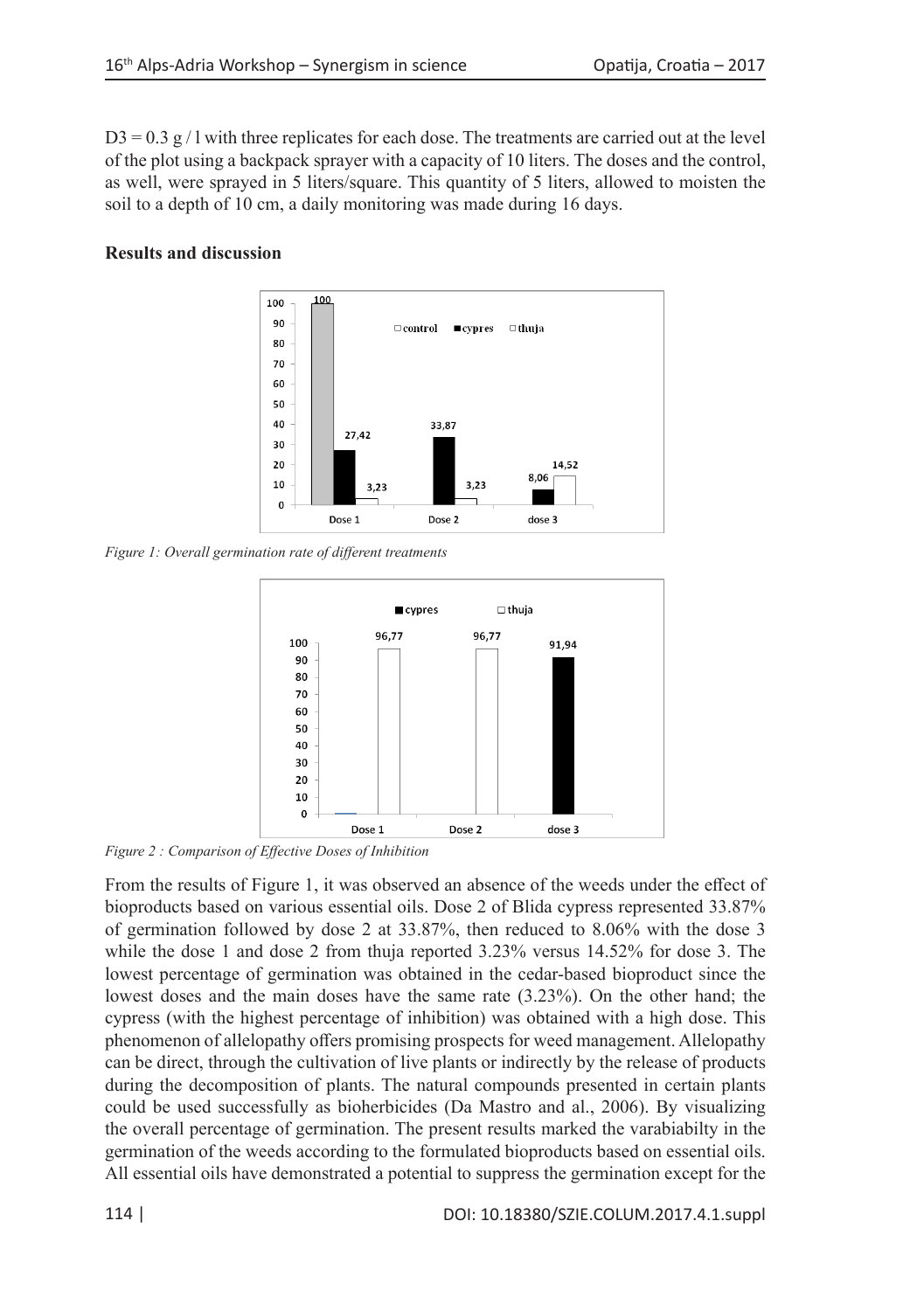bioproduct based on rosemary essential oil. The oils from cypress and rosemary had an overall intermediate repression whereas Thuja oil demonstrated more severe toxicity, so allelopathy effect is present and its impact on germination depends on the plant used. It was noted that dose 1 and dose 2 of cedar affected significantly on germination. On the other hand; for cypress, the efficiency was observed when the highest dose applied. The allopathic impact of aromatic plants was observed on bioproducts made from cypress, cedar with a very important anti-germinative power. Based on the hypotheses put forward, our results are consistent with the work already carried out or in progress. It is accepted that under natural conditions, seed germination is a biochemical and physiological process where, from the first contact of the seed with the stimulus exogenous (water), an amylase enzyme is synthesized and secreted to degrade starch (albumins) to provide the embryo with the energy needed for germination (Regnault-Roger et al., 2008).

Once secreted, embryonic growth begins and then intervenes by another physiological process, where the actors are the vegetable growth hormones including auxin (Lesuffleurs, 2007). According to De martino et al, (2010) some oxygenated monoterpenes showed strong inhibitory activity on germination and radicle lengthening of radish and garden watercress seeds: It is well-known that these compounds have phytotoxic effects which can cause anatomical and physiological changes in seedlings: reduction of certain organelles such as mitochondria, accumulation of lipid globules in the cytoplasm may be due to inhibition of synthesis of DNA or rupture of membranes.

Amri et al. (2014) demonstrated that *Cupressus arizonica* inhibited germination and seedling growth of *Lolium perenne* L. and *Poa pratensis* L., causing anatomical changes in seedlings and modification of the structure of the plant. Zeghada (2009) reports that some plants have an inhibitory effect on germination such as *T. articulata* (species with the strongest effect), *G. alypum*, *P. lentiscus* and *R. pentapylla* both on the *Lactuca sativa* and of *Rhaphanus sativus*. According to Asghar (2012) the results showed significant differences between the two species of grasses studied for percentage germination, germination index, germination inhibition rate, seedling inhibition rate, length seedling, root, shoot, and seedling dry weight. The means of comparison of *Lolium perenne* and *Poa pratensis* revealed that the percentage of germination, germination index, length of seedlings, root, stems and weight of dry seedlings of *Lolium perenne* were higher than those of *Poa pratensis*. However, the rate of inhibition of germination and seedling rate of inhibition *Poa pratensis* was greater.

## **Conclusions**

Bioproducts based on essential oils could be exploited againest weed germination. All the bioproducts of the two plants showed an inhibition of germinative power for seven days to fifteen days after treatments. The treatments with Thuja led to the lowest germination percentage at the lowest dose compared to that with cypress which obtained the lowest rate of germination with the highest dose.

According to a rather conclusive results established by complementary studies, it would be interesting to characterize the essential oils used chemically to study the impact of its bioproducts on soil pedofauna and the selectivity of its bioproducts on weeds. Based on rather conclusive results, it would be interesting to investigate further in this area. The